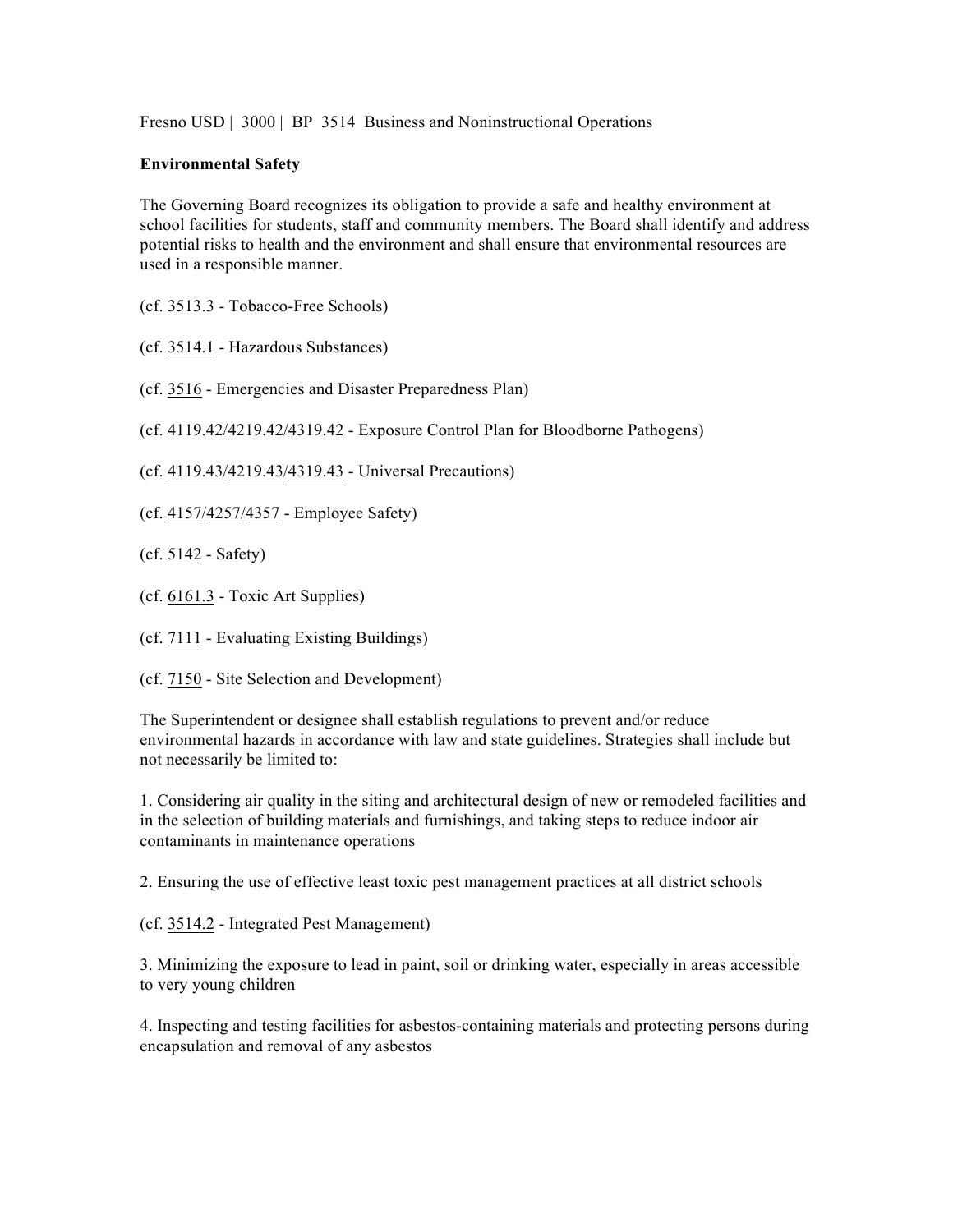The Superintendent or designee shall notify parents/guardians, as appropriate, if an environmental hazard is discovered at a school site. The notification shall detail the district's efforts to remedy the hazard.

Legal Reference:

EDUCATION CODE

17366 Legislative intent (fitness of buildings for occupancy)

17582 Deferred maintenance fund

17590 Asbestos abatement fund

17608-17613 Healthy Schools Act of 2000

32240-32245 Lead-Safe Schools Protection Act

48980.3 Notification of pesticides

49410-49410.7 Asbestos materials containment or removal

FOOD AND AGRICULTURAL CODE

11401-12408 Pest Control Operations and Agricultural Chemicals

13180-13188 Healthy Schools Act of 2000

GOVERNMENT CODE

3543.2 Scope of representation; right to negotiate safety conditions

CODE OF REGULATIONS, TITLE 8

340-340.2 Employer's obligation to provide safety information

1532.1 Construction safety orders, lead standard

5142 Heating, ventilating and air conditioning systems; minimum ventilation

5143 Mechanical ventilating systems; inspection and maintenance

CODE OF REGULATIONS, TITLE 17

35001-35099 Accreditation in Lead Abatement Services

UNITED STATES CODE, TITLE 7